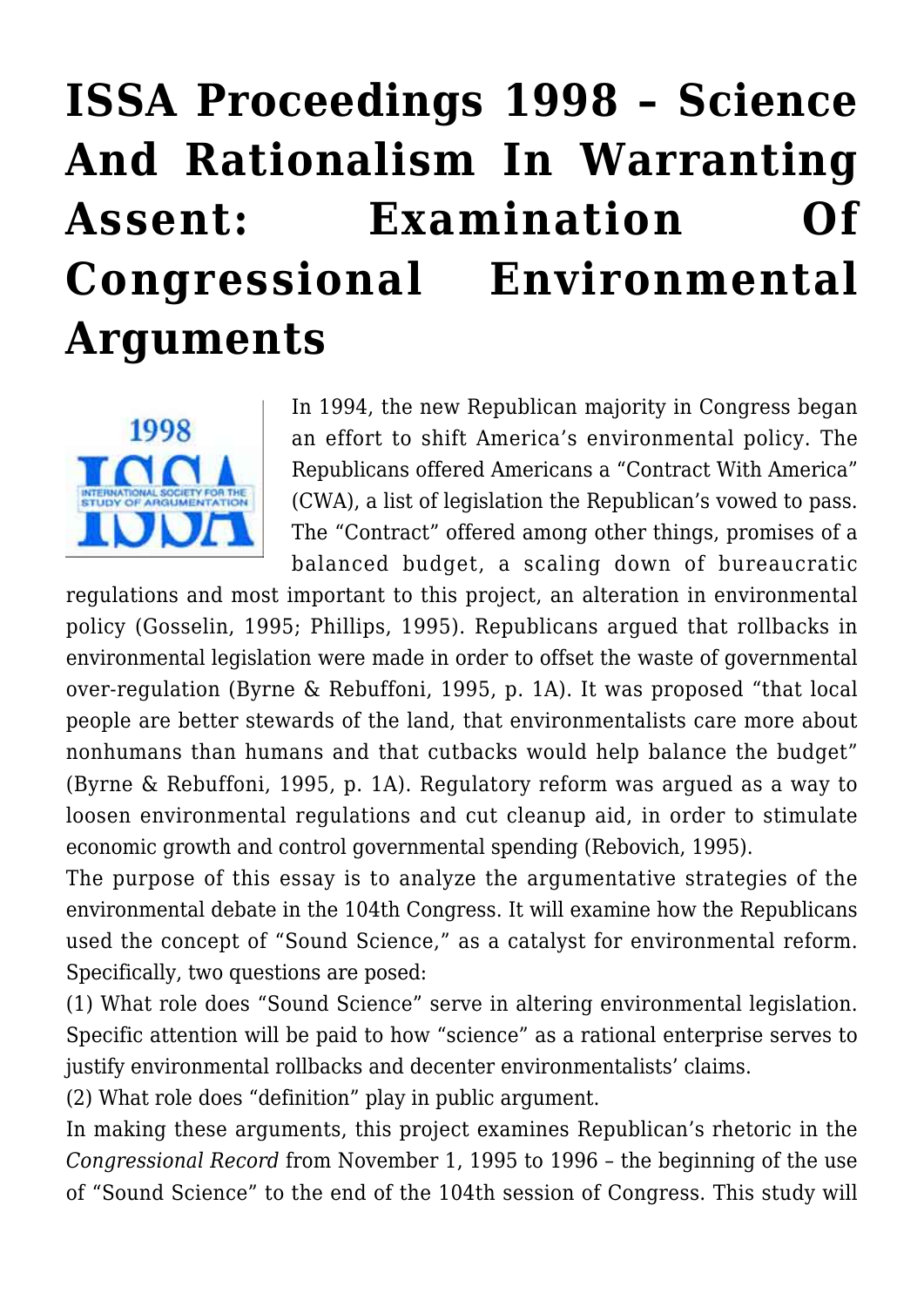first discuss the role of definition in argument. It will then turn to a detailed examination of how the term "Sound Science" was rhetorically constructed and employed in environmental debate during the 104th Congress. It will be argued that "Sound Science" was a justification for repealing environmental legislation. Finally, some important theoretical explanations for argumentation scholars will be suggested.

# *1. The role of definition in public argument*

The purpose of this section is to reveal how definitions are used and their implications in public argument. The intent is to focus on how definitions become epistemological, creating and maintaining public knowledges. Additionally, this section will evaluate how definitions serve to legitimate and marginalize particular perspectives.

There are several implications to the study of definition in public argument. Initially, definition provides a way of knowing. Herrick (1995) posited that: "To define is to advance a meaning or classification for a word, person, object or act" (p. 143). However, the complexity of symbolic meanings extends beyond the act of individuals attributing meaning. Edelman (1964) explained that: The meanings, however, are not in the symbols. They are in society and therefore in men [sic]. Political symbols bring out in concentrated form those particular meanings and emotions which the members of a group create and reinforce in each other. There is nothing about any symbol that requires that it stand for only one thing. (p. 11) Our knowledges become integrally intertwined with the terminology that we use. Insofar as we can shift our term usage, we would correspondingly shift our orientation and knowledge toward an object or action.

Moreover, we assume that definitions will increase clarity in public argument. The idea of advancing clear and precise meaning to increase the understanding of the terms is to increase the quality of the debate (Capp & Capp, 1965; Vedung, 1995). Furthermore, definitions provide an understanding of specific historical contexts. Argumentative contexts not only suggest the appropriateness of definitions, but also the appropriateness of how definitions come into play. Cox (1981) argued that definitions function as context-specific 'rules' for actors' judgments and actions. These rules lead to a level of understanding of the definitions depending on the context in which they occur. In regards to the definition of "wetlands," Schiappa (1996) argued:

It is assumed that there is sufficient overlap in the competing definitions that no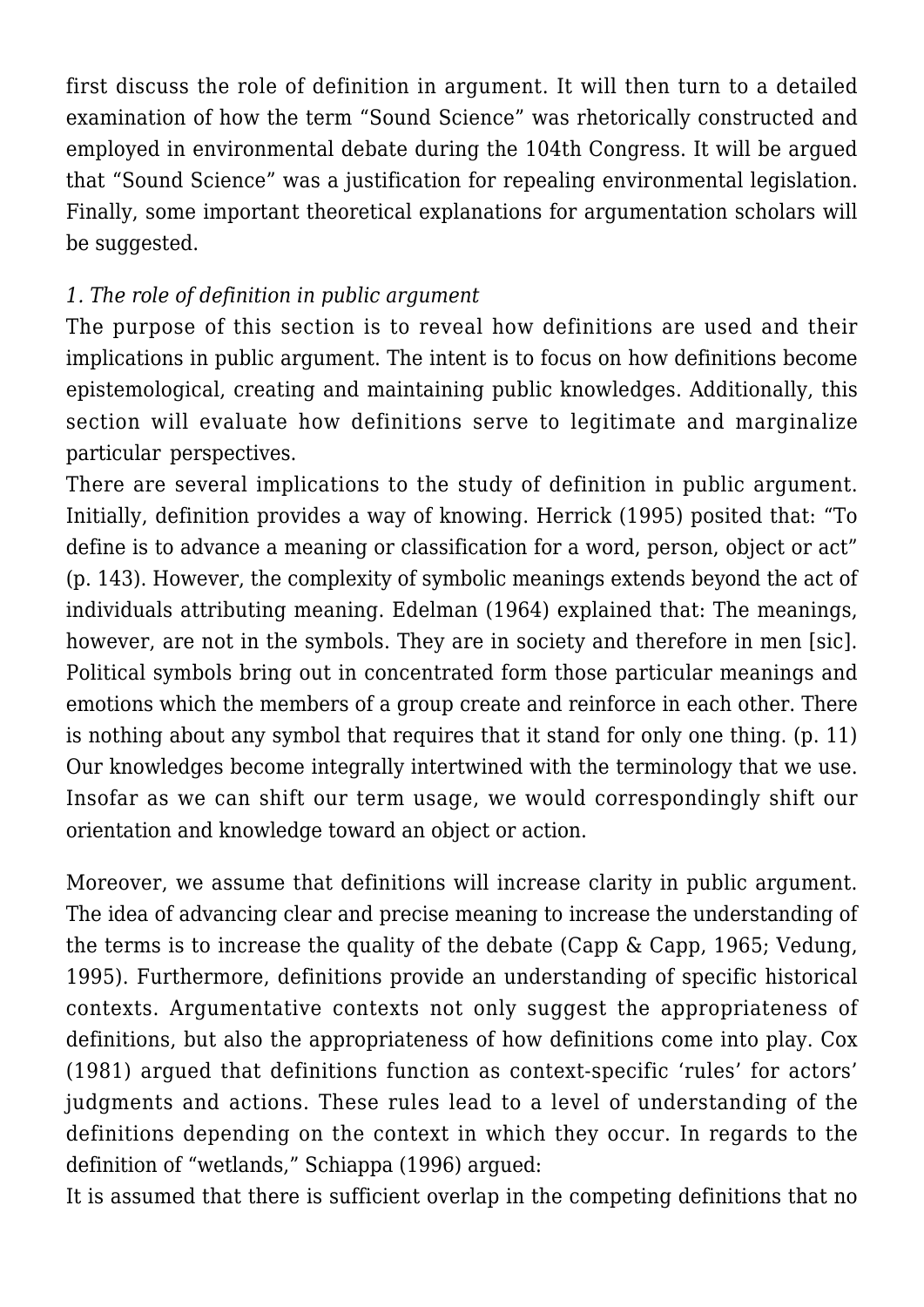harm results from a lack of strict uniformity. Besides, normally no one in academic settings has the authority to declare one specific definition to be that which everyone in a given discipline must follow. Public laws, on the other hand, are aimed at precisely this sort of denotative conformity. (p. 212) Denotative conformity is the ability of terms to be defined in a clear and precise manner where a common understanding is achieved. In other words, the ability of Congressional Representatives to define terms in a clear and precise manner is not only beneficial, but should be expected. Adding further to the level of preciseness of denotative conformity in the legislative process is the issue of scientific expertise. Caution should also be raised concerning who is defining the terms, as competing definitions can be made to serve different political interests.

This section has examined definition as a way of knowing. The section focused on definition not only as a part of an argument but as an argument itself. Specifically, the role that definition plays in public argument was examined. It was argued that definition serves to delimit argument by shifting the focus away from one issue toward another. Definitions help to keep the meanings of terms and symbols known. By increasing the clarity of terms, definitions lead to a common understanding of the terms; thus increasing the common ground for those involved in the argument. In addition, a lack of an understanding and implications of specific terms implicates the audience evaluating the discourse. Moreover, definitions alter social situations and historical contexts. There are differences between definitions that focus on what "ought" to count versus what "is." Misconceptions often are the result of vague and ambiguous definitions of terms. Moreover, vague and ambiguous definitions shift the focus from issues central to argument to the definition of terms. Ultimately, definitions function as social influence and control, thus possessing the ability to change our understanding of the world.

In the environmental debate, the use of the terms "sound science" has profound implications. The next section will evaluate how "sound science" reconfigures the public debate over the environment. Specifically, it will be argued that the lack of an explicit definition of "Sound Science" allowed for the delimitation of argumentative grounds in the environmental debate. As a result of some of the Republican Controlled Congress's use of "Sound Science," significant environmental legislation has been repealed.

*2. The republican's use of sound science*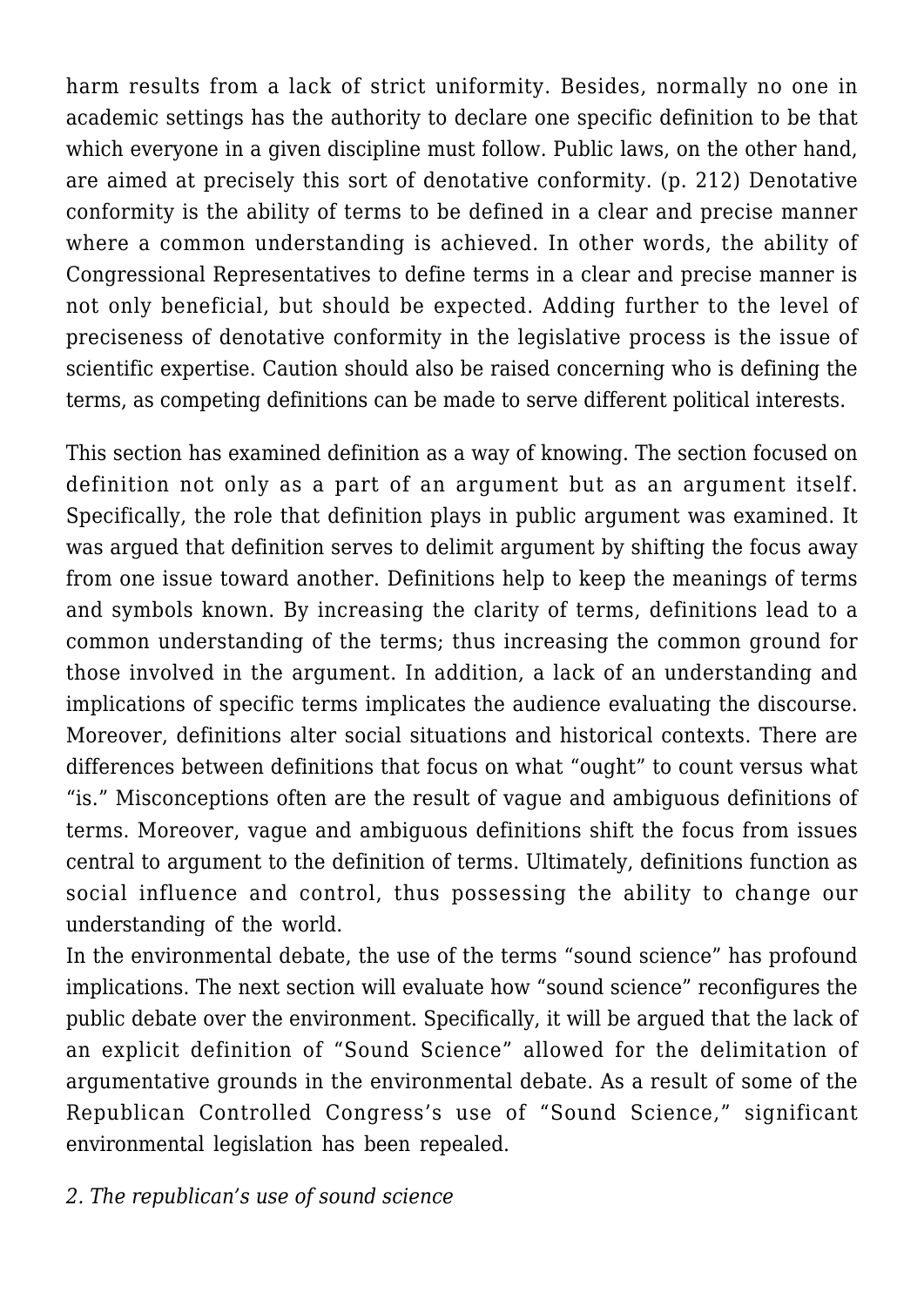The environmental debate in Congress centered around several issues. It politicized ecological issues to the extent that the debate was no longer concerned with questions of ecology but instead, focused on political issues. "Sound Science" ceased to exist as an ecological issue and entered the debate as a political concern. The Republicans, in politicizing these terms shifted what should have been an environmental debate, into the realm of political concerns.

Some Republicans in the 104th Congress have employed the term "Sound Science" as a strategy in the environmental debate. "Sound Science" implies a science that is an "all knowing refutable claim" that can be proved or disproved (Eisenberg, 1984; Lyne, 1990). An examination of how "Sound Science" was employed in Congressional debate illustrates how vagueness and ambiguity can limit the argumentative ground. If a definition is never offered, the ability to refute an argument based upon "Sound Science" diminishes.

To evaluate Republicans' argumentative strategies this project will evaluate the term "Sound Science" and those terms used in conjunction with the "Sound Science" theme.

### *Sound Science as Rational*

The descriptive terms cluster around "Sound Science" offer insight into what the term encompasses. The terms associated with "Sound Science" have three general themes. First, "Sound Science" can be examined through its association to the "type" of data used. Second, "Sound Science" is associated with terms that concern the validity of the treatment, testing procedures, or the objectives of the procedures. Third, "Sound Science" has been associated with terms that suggest that there is a preferred type of reasoning that should underlie making a decision. "Sound Science" is often associated with the terms "accuracy," and "hard evidence." "Accuracy, consistency and predictability are often considered 'scientific' values" (Kuhn, 1977, p. 331). "Sound Science" gains argumentative strength through connection with these terms. For example, when "Sound Science" is associated with the term "credible," it implies that there are certain identifiable standards that have to be met, and implies that current "science" is not meeting them.

The focus on data also suggests that any errors could be within the data. For example, regarding the data used to estimate insect outbreak, Representative Cunningham (R-California) in the House Resolution 175 (1995) stated:

The USDA [United States Department of Agriculture] must rely on a sufficient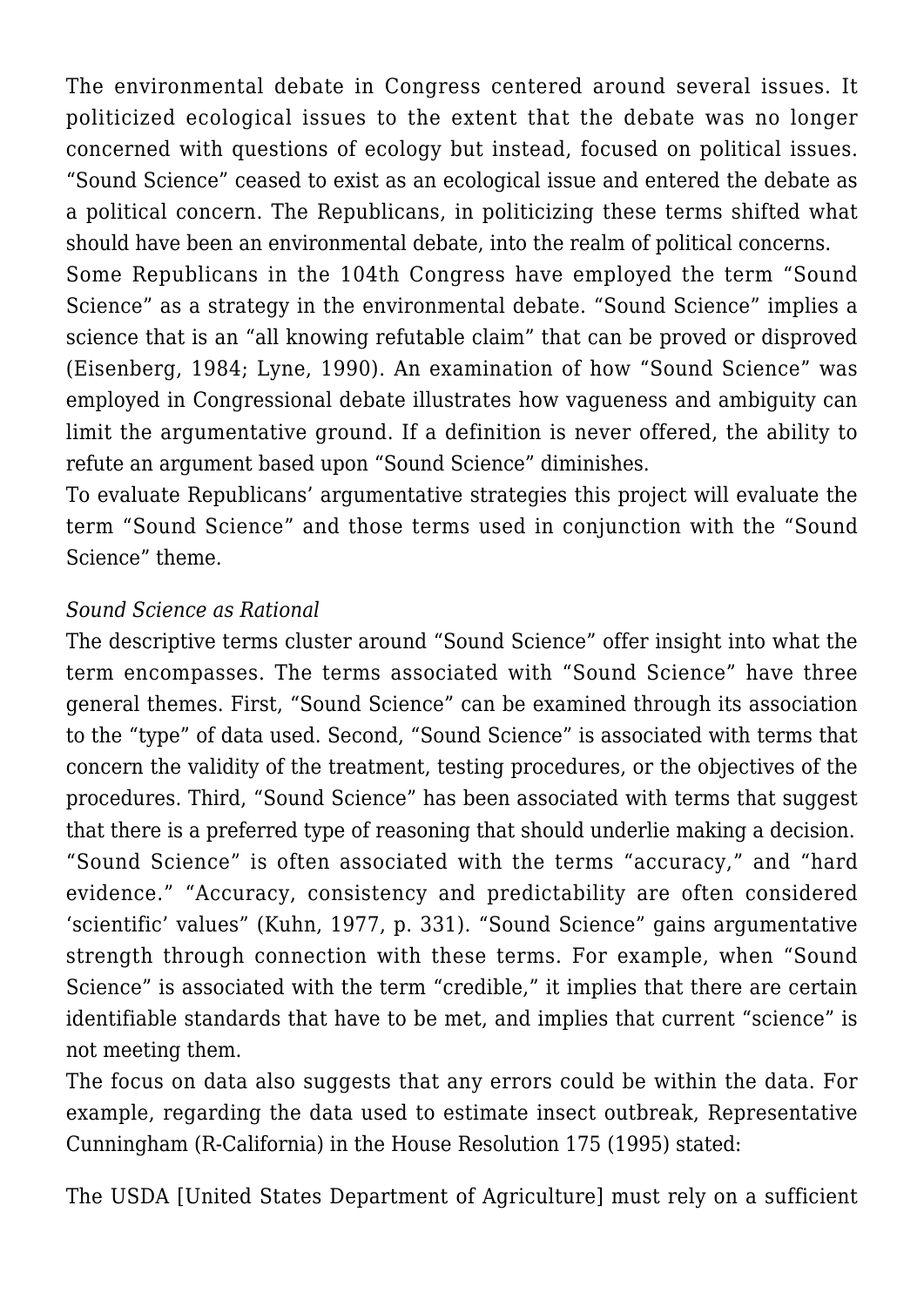amount of credible, hard data before a change is to be made. Never before has the USDA been responsible in designing a system of this type or scale. Therefore, before such an undertaking is to occur, I believe that the science must be sound. (E2119) Cunningham is suggesting that a quantifiable level of hard data determine "Sound Science." According to Berthold (1976) an indirect connection can be made "through mutual relationships to third terms" (p. 303). By stating that the data must be credible and hard, the Representative implies criteria for "designing the system." Therefore, the evaluation of the data is needed in order to measure and test for "Sound Science," which at this point has no "hard" definition. By confusing what constitutes "Sound Science," Republicans opposed to pro-environmental legislation can claim that the science used to determine that legislation was based on a science that was less than "sound."

Accurate information has been associated with "Sound Science" numerous times in the environmental debate. For example, the planning and implementing of a general permit for the Energy and Water Development Act was argued on the House floor. Representative Riggs (R-California) stated that "it should be based on accurate information and sound science" (H. Res. 110, 1996). In this instance accurate information is linked with "Sound Science." The importance of "Sound Science" is enhanced by its close connection to accurate information. Science based on information that is less than accurate would be considered "unsound."

Although making the association between accurate information and "Sound Science," the Republicans who use the term fail to define how to determine "accuracy." They claim that legislation should be based on "Sound Science," which presumably means accurate information, but do not provide criteria concerning how to assess either. In failing to offer such criteria, Rigg's suggestion remains vague and unclear. Thompson (1971) argued that a clear understanding of the terms helps in reducing or avoiding confusion, and ensures that the debate will focus on the issues. If "Sound Science" remains unclear or undefined the focus will shift from the issues surrounding the environment to what constitutes "Sound Science."

The terms associated with "Sound Science" indicate that it requires some questioning of the objectives, treatment and testing involved. These questions can be seen as an attempt by those opposed to environmental legislation, to control the debate by questioning the science used by the other side. It suggests that current methods of testing procedures used for environmental legislation be based on a science imprecise.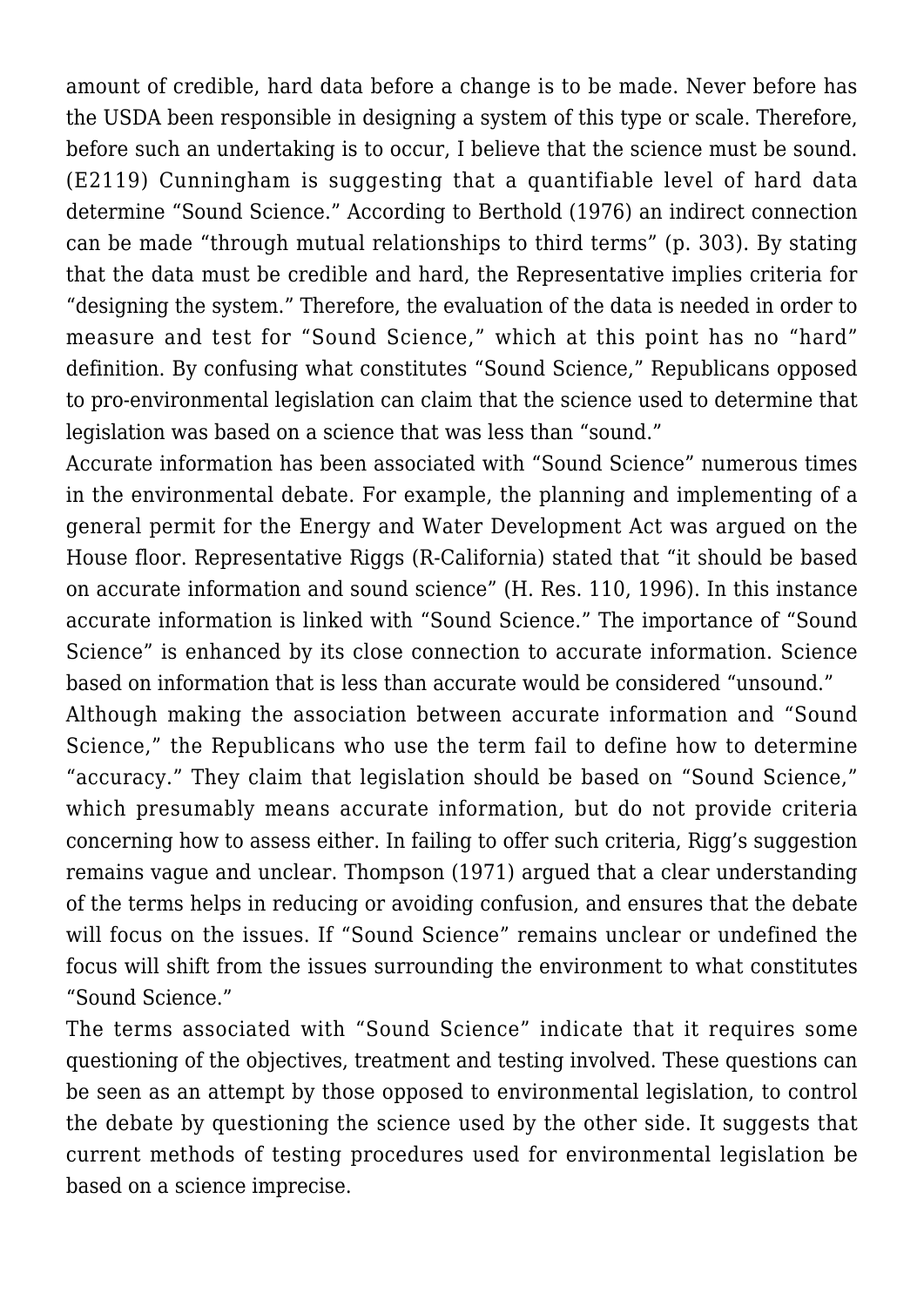Monitoring and evaluating results have been argued as elements of "Sound Science" and the validity of the results has been questioned. Senator Gorton (R-Washington) argued that, "project recommendations shall be based on a determination that projects are based on sound science principles." He also explained "recommendations should have a clearly defined objective and outcome with provisions for monitoring and evaluation of results" (S. Res. 112, 1996). Gorton's discourse implies that "Sound Science" should have some "clearly defined" objective; that there should be some attainable end. Connecting project recommendations with "Sound Science" makes this association. If project recommendations are to be based on "Sound Science" then they should incorporate the use of "clearly defined objectives. According to Gorton, "Sound Science" is able to monitor and evaluate results.

Another component of "Sound Science" is appropriate treatment and testing. Former Senate majority leader Dole (R-Kansas) argued that the amount of legislation concerning drinking water "enhances important public health priorities by using 'sound science' and appropriate treatment and testing technologies" (S. Res. 189, 1996). Again "Sound Science" is used to connect to another term. Appropriate treatment and testing technologies are linked with "Sound Science" indicating that if the science is "sound," then the treatment and testing technologies will be sound as well. Unfortunately, Dole fails to indicate how much testing and treatment would constitute an "appropriate" amount.

"Sound Science" has been associated with terms that suggest making a decision based on some form of reasoning. Terms that have been used are "foresight," "reason," and "discretion. These terms imply that there is some form of logic or reasoning to guide decisions, thus, "Sound Science" should be based on some form of logic or reasoning.

The amount of power or validity imbued by association can be illustrated through other arguments addressing "Sound Science." The term "Sound Science" gains rhetorical strength through its implication of a science that is credible. Terms used with "Sound Science" suggest that scientific research is rigorous and follows a strict logic. Representative Chenoweth, from (R-Idaho) stated "We all want to promote the wise use of America's natural resources, but the driving force behind our current policies have [sic] little to do with sound science, foresight, or reason" (S. Res. 110, 1996). This association of "Sound Science" to foresight and reason suggests that a "logical" element must be present. Foresight implies that there is, or should be, some way to make accurate and appropriate predictions concerning environmental policies. By tying "Sound Science" to foresight, Representative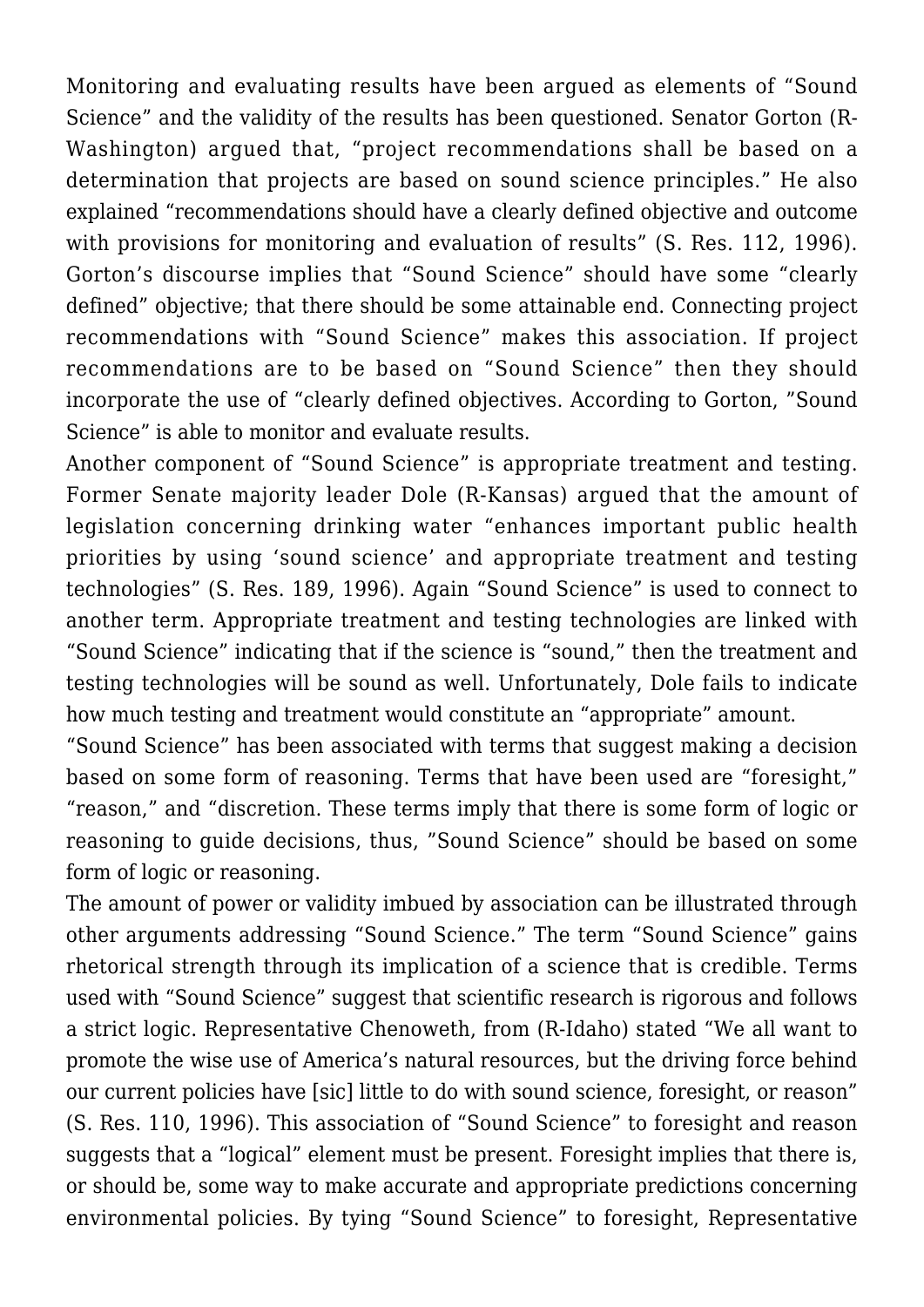Chenoweth suggests that current policies fail to make such predictions. Reason is tied to some logical thought process. If the reasoning chain is clear there should be no questioning of scientific methods used. If we accept Chenoweth's definition, "Sound Science" has the ability to make logical predictions concerning the phenomena being studied. If the science is "sound," it should contain foresight as well as reason.

#### *"Sound Science" as Common Sense*

Initially, Republicans supported rollbacks of environmental legislation in the name of "regulatory reform." Recently, it has been argued that there is a need for a "common sense" approach to environmental concerns. This section, will examine how some Republicans of the 104th Congress have clustered "Sound Science" with "common sense." "Common sense" by contrast is based on a less strict standard of validity. It will be argued that the association of "Sound Science" to "common sense" implies that the science used should be easily understandable, and that it should make sense to a lay person.

By forging a link between "Sound Science" and "common sense," advocates offer standards that can be in direct opposition to one another. "Sound Science" would seem to be based on a critical methodological approach to knowledge, suggesting a set standard or criteria against which claims can be measured. In contrast, "common sense" suggests that all one has to do is evaluate a situation determining whether it makes sense to a lay person. By appropriating both "Sound Science" and "common sense" the Republicans are free to use either as grounding in the environmental debate. The result is an effective two-pronged assault on the science used in environmental protection.

The association of "common sense" to "Sound Science" has several implications for the environmental debate: First, the association is used to suggest problems in the regulatory process. Second, the association implies that progress can be viewed as money spent properly.

Clusters have been made associating "Sound Science" to the regulatory process. Representative De Lay (R-Texas), argued on the Senate floor that "these riders [cuts to environmental legislation on appropriation bills] are about common sense, sound science, and flexibility, they're about making sure that we get real benefits out of our regulatory requirements so that the burden we place on Americans and on our businesses make sense" (H. Res. 178, 1995). The association of "Sound Science" to "common sense" indicates an ability of "sounding right," or "making sense" to the lay person. By explaining science in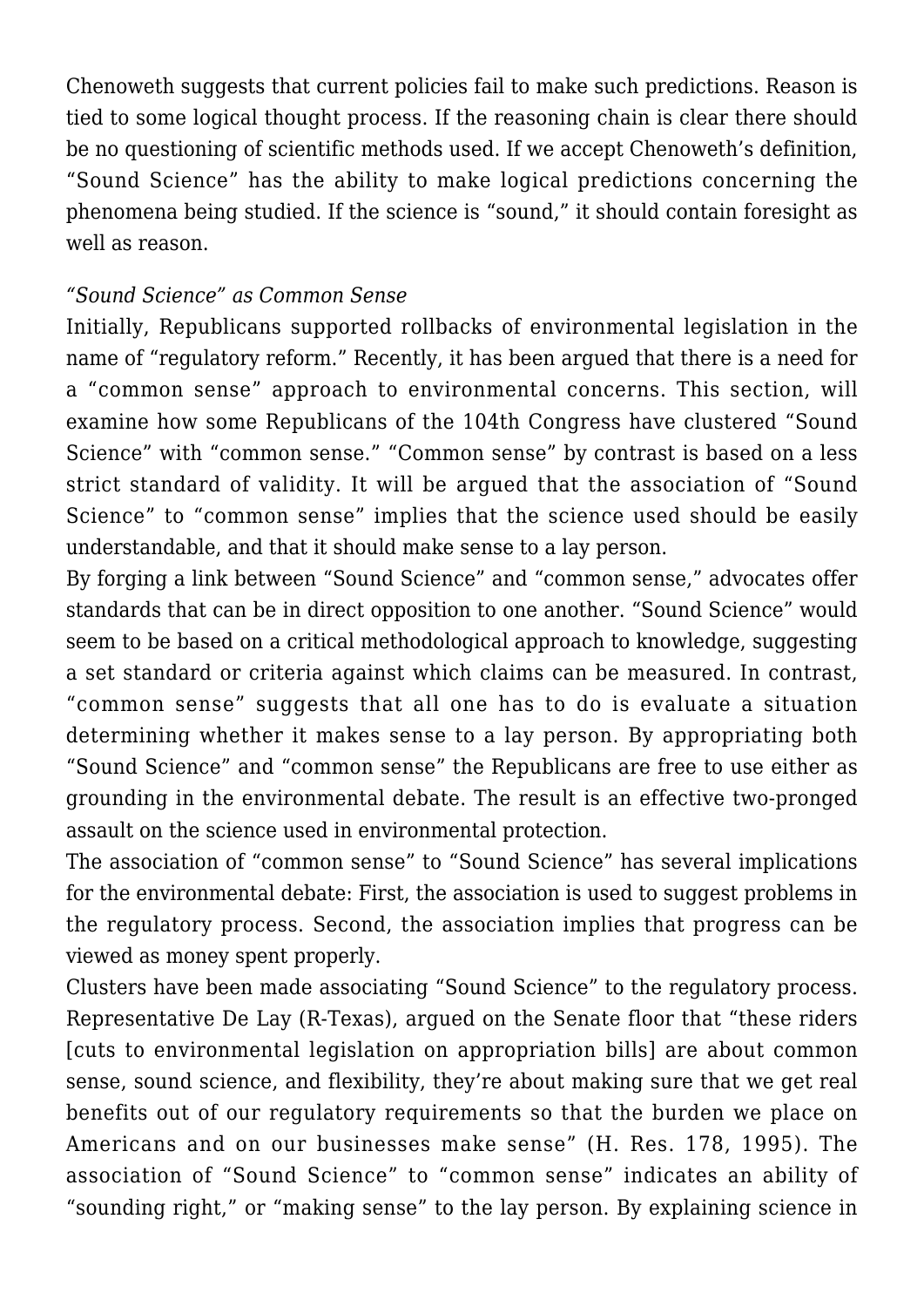terms that "sound right," the assumption is that anyone can examine science and if it "sounds" good to them, then it is "sound." Thus, science is taken out of the hands of scientists and placed into the hands of the public.

"Sound Science" can be used to make the regulatory process more effective. De Lay stated: "That is why we are including this package in this bill, the provisions that make up this package are widely supported by a majority of both houses, and signify a return to common sense, sound science, regulatory flexibility, and a more effective regulatory system" (H. Res. 177, 1995). "Sound Science" is not only clustered with "common sense" but also with regulatory flexibility. This is significant because it suggests that there be some flexibility in the regulatory process.

Senator Bond (R-Missouri) spoke of the significant strides the country has made on environmental progress. Bond stated "I think we have come to the point now where we demand that the progress be on the basis of 'common sense,' of justifiable actions, of using sound science, of not duplicating efforts, and making sure that the dollars we spend on the environment…are spent properly" (S. Res. 151, 1995). It is implied that progress must be based on "common sense" and "Sound Science." In this instance, progress refers to the legislative choices made on the environment. If progress is based on "common sense," one would expect to see regulations and standards that would "just seem right." Thus, "Sound Science" must have the ability to "sound right," and "make sense" to a lay person.

#### *Oppositional Terms to "Sound Science"*

The terms opposed to "Sound Science" can be grouped in two ways. First, "emotion" and "speculations" are opposed to "Sound Science." Emotional disputes differ from common sense in that emotional forms of persuasion center on the tragedies of the environment. An emotional argument put forth by environmental advocates would be an easier argument to win, as often times environmental hazards that affect wildlife are easier to portray.

Republicans opposed to environmental legislation wanted to keep emotions out of the debate in order to avoid losing the debate based on this emotional appeal. Whereas, a common sense approach to environmental legislation stems from the difficulty in which scientific information is inherently hard to understand. Common sense arguments focus mainly on whether or not the argument, or logic makes sense. Second, the opposition of "Sound Science" to urgency and political expediency creates an impression of a science determined or influenced by politics. These opposition clusters help illustrate what "Sound Science" is not.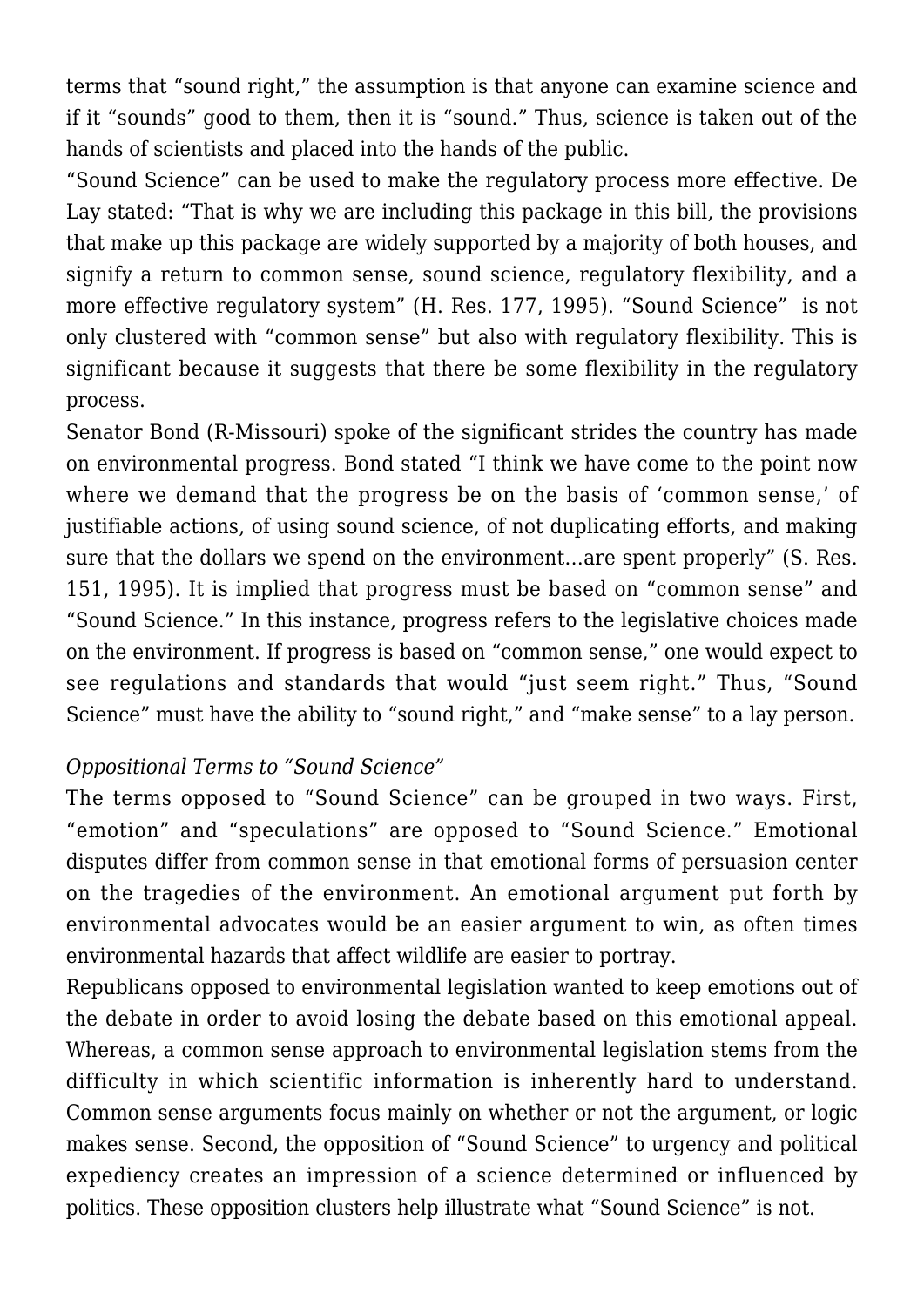In discussion concerning the National Educational Amendment Act (NEAA), the use of "Sound Science" implies that the Act should be based on science not emotion. The responsibility of the NEAA of 1996 was to ensure that environmental education was not one-sided or heavy-handed. Senator Inhofe (R-Oklahoma) stated: "Environmental ideas must be grounded in sound science and not [in] emotional bias. While these programs have not been guilty of this in the past, this is an important safeguard to protect the future of environmental education" (S. Res. 117, 1996). In this instance emotional bias is used in opposition to "Sound Science," signifying it as a devil term. This illustrates the strategy of moving the environmental debate into the political arena. While emotions are valid criteria for political decisions, they should not effect science. In the next sentence the Senator contradicts himself by observing that "these programs have not been guilty of this in the past," and thus, answers a problem he admits never existed.

Another key term that has been used to oppose "Sound Science" is media attention. Senator Faircloth (R-North Carolina) argued that, "…in the past, regulations have been aimed at issues identified through media attention rather than sound science" (S. Res. 115, 1995). This contrast between "Sound Science" and media attention implies that the media has an ability to control which issues gain attention. Issues that gain the media's attention are those that are most important and relevant. "Sound Science" should not be what the media reports, rather, it should focus on the issues that are relevant and most important to the environment.

Politics and political gain have also been used in opposition to "Sound Science." Senator Burns (R-Montana) commented, "the bill establishes an Endangered Species Commission which will ensure sound science, not politics, drives our decisions" (S. Res. 167, 1995). The Senator argues that "Sound Science" should "drive" the decisions. This contrast implies that science not concerned with politics is "Sound Science." Thus, "Sound Science" entails a sense of what is best for the environment regardless of the politics involved.

Republicans also argued that "Sound Science" should be separated from political influences.

Senator Kempthorne (R-Idaho) spoke of the Endangered Species Conservation Act (ESCA) suggesting that science and politics should be separated. The emphasis he stressed was how it must be reformed or else it will collapse due to the enormous pressure of the regulations that it has enacted. Senator Kempthorne in Senate Resolution 167 (1995) stated: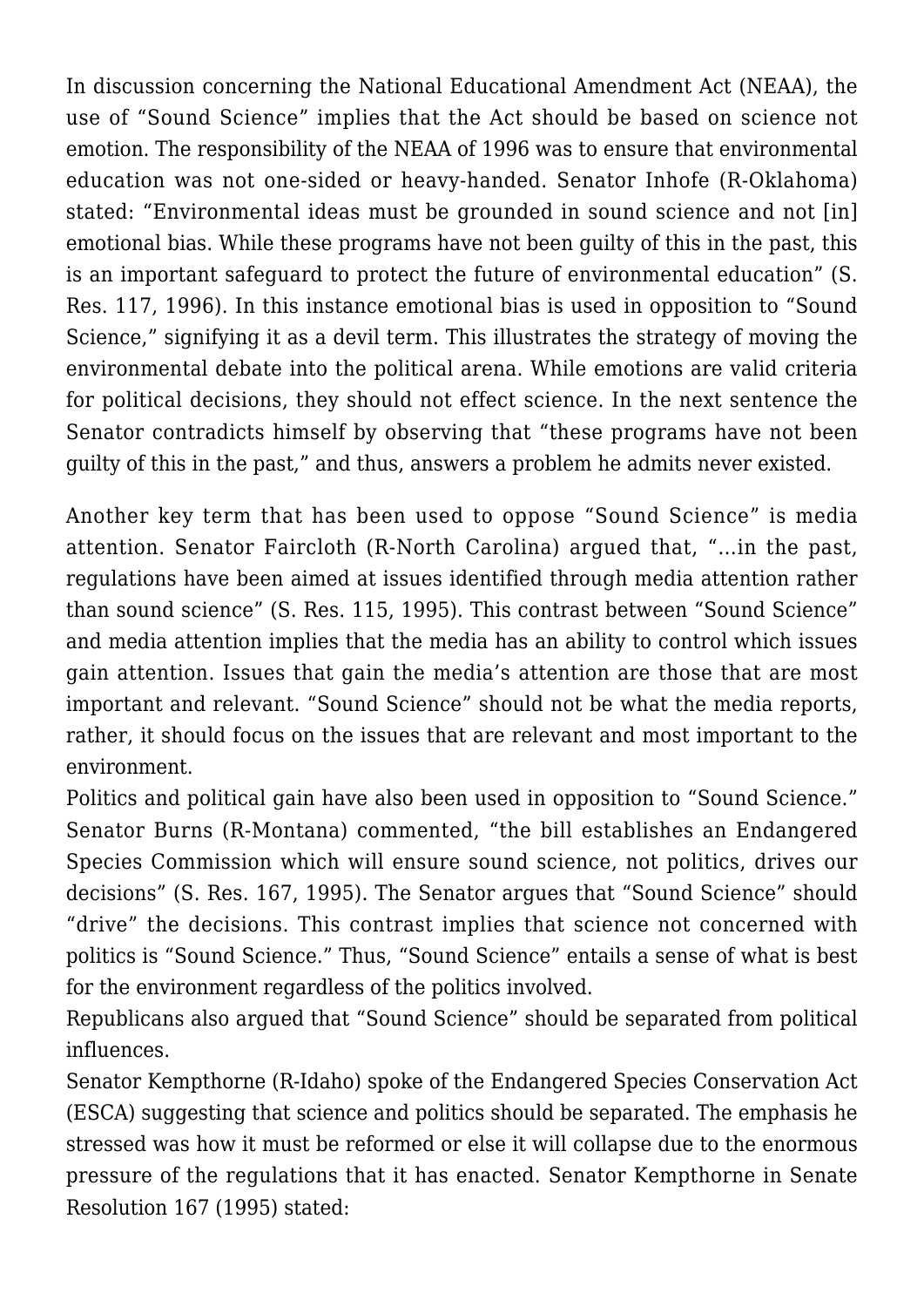Let me go over the major provisions of the ESCA: This bill effectively separates science from politics, it is designed to actually conserve species while recognizing the rights of private property owners, the current act's mandate to recover every species regardless of cost or consequence is changed to allow us to prioritize our Nation's needs and to conserve species in the process. (15850)

The issues that are raised in this excerpt are three-fold. First, Kempthorne is trying to separate science from politics. Unfortunately, he acknowledges that it conserves some species and at the same time it protects the rights of private property owners: a distinctly political concern. Second, the mandate is changed in order to re-focus its priorities. Finally, the Senator offers that it changes the mandate from "recovering every species regardless of cost or consequences" to making cost and consequences a concern. This moves from conserving all of the species to only the ones that the process would catch in prioritizing the "Nation's" needs. The literal translation of the statement appears to be true in that the bill effectively separates science from politics. It is as if politics ignores science, and legislation completely ignores the science of conservation.

What level of science is needed to achieve the most "realistic assessment" is often questioned. The claim is that the assessment used should be based on the best science available. Senator Domenici (R-New Mexico) stated in Senate Resolution 118 (1995): My good science amendment was a specific remedy in one law.

But I believe that there is an urgent need for realistic and plausible exposure scenarios and sound science in all risk assessments. I am pleased, therefore, that the Dole bill requires that risk assessments be based only on the best available science, a basic requirement which has been sorely needed for far too long. (10395) In this instance "Sound Science" is associated with the "best available science" through the use of the mutual third term "risk assessments." The argument is very similar to the notion that science changes. When associating "Sound Science" to the best science available, the focus shifts to the currency of science. That implies that it is possible for risk assessments to use science that is considered outdated or not current. Unfortunately the Senator does not provide an explanation as to what constitutes the "best science." In not explaining the "best science," environmental advocates are left to guess what constitutes the "best science."

In the final section, the association of "Sound Science" to cost benefit analysis will be examined. The following examples examine those instances where there is a direct link to costs or money. The importance of examining costs associated to the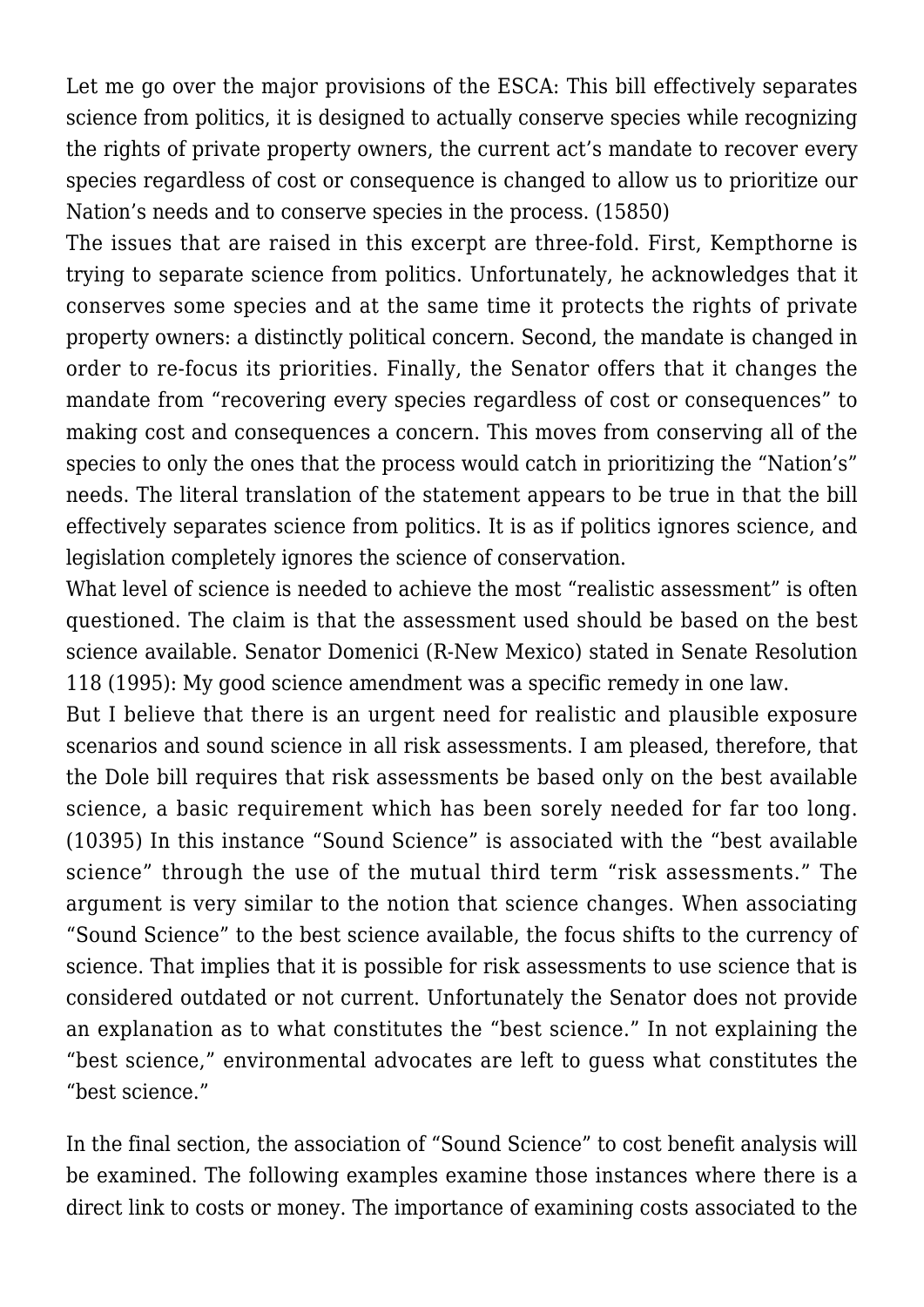science used in environmental regulations will help illustrate the claim that the costs should not exceed the benefits. It has often been argued that the cost associated with protecting the environment has been too high.

Representative Lewis (R-California), argued "If you believe that [the] EPA should base decisions on proven sound science, risk assessment, and thorough costbenefit analysis, by all means join with us in perfecting this bill" (S. Res. 152, 1995). The association of cost-benefit analysis to "Sound Science" implies that there should be concern as to where the money is spent in environmental protection. Furthermore, the cost that would be required for industries to comply with the regulations of the EPA should also be considered. The implication of "Sound Science" and cost-benefit analysis to "perfecting this bill" implies that the bill needs to be perfected, and the way to perfect it is for the EPA to consider the costs and benefits. Unfortunately, it leaves out who gets to assess the costs and who receives the benefits. Representative McIntosh (R-Indiana) stated in the House Resolution 124 (1995) that:

This bill calls upon [the] EPA to reevaluate its rule – making activities in order to set priorities for the expenditure of public funds – to limit regulations only to those that serve a compelling public need, are based on sound science, and are cost effective… The bill is a clarion call for rational and realistic regulations that are based on sound science and subjected to risk assessment and cost-benefit analysis, regulations that are tailored to the magnitude of the problem addressed, and regulations that not only seek to achieve worthwhile goals, but also allow regulated sources to pursue the most effective means to those ends. (7938)

In his statement the representative maintains that money will only be allocated to regulations that "serve a compelling public need." Unfortunately, there is no explanation as to what constitutes the public need. Furthermore, if the public is unaware of the environmental harms, or if there is no threat posed to the public, then the EPA should not be concerned with it. The implication is that only when the public is concerned spending for those regulations will be enacted. There would be no consideration to instances that effect the environment itself or the wildlife it contains.

A cost benefit analysis will help in ensuring that the funds for environmental regulations are prioritized. The Senator explains the criteria for how funds for environmental regulations should be spent from Missouri. Senator Bond (R) explained the allocation of funds stated in Senate Resolution 34 (1996): After passage of this legislation, if sound science indicates that a significant risk needs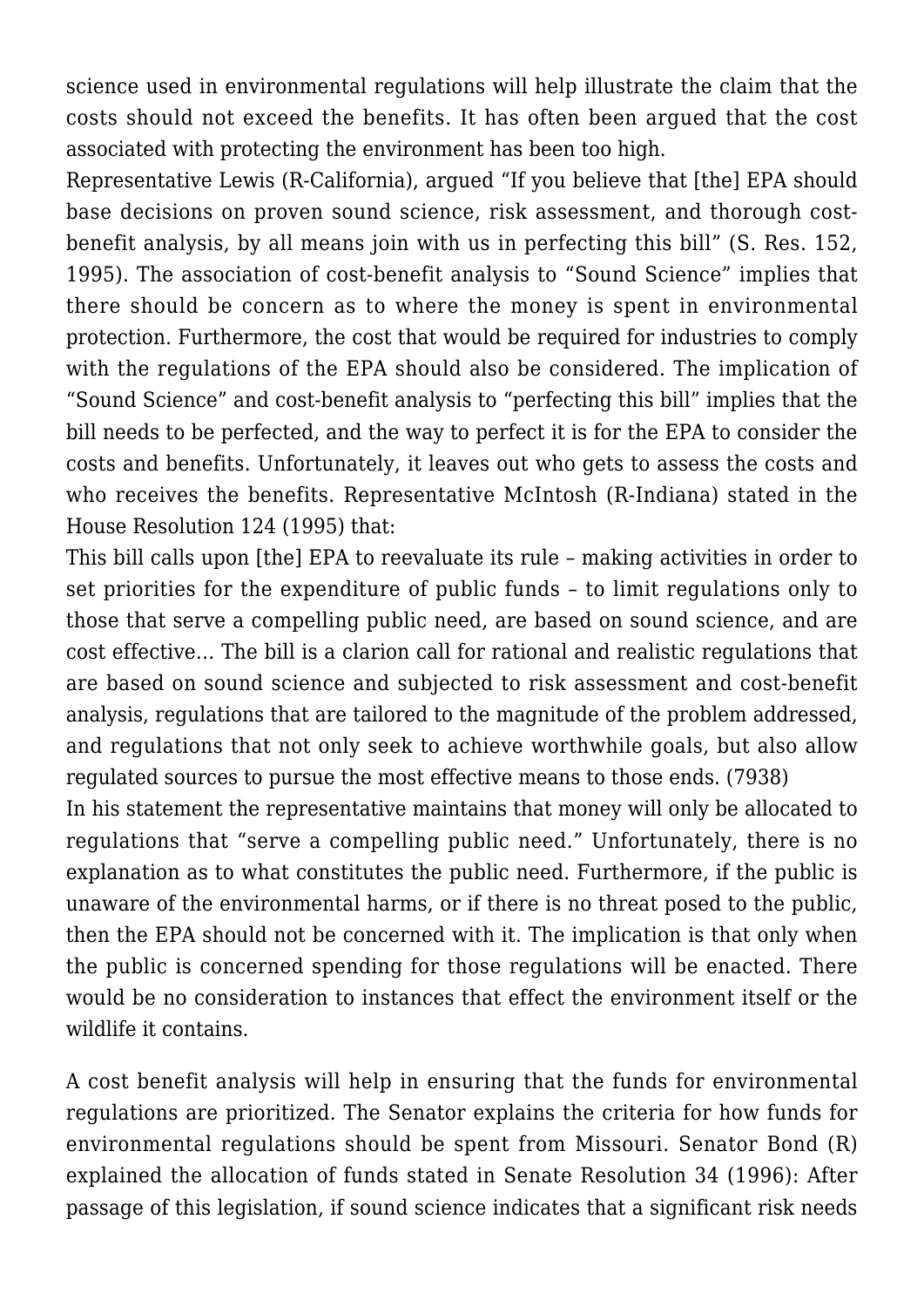to be addressed, then, of course we must support sensible and cost-effective regulations. That is what this is all about. Making sure that we get regulations focused on the design to get rid of those risks...We have said that we are making funds available to be allocated on the basis of need, on the basis of sound science. If that, in fact, is such a need and sound science requires it, then money will go there…So we put the money into State revolving funds, we put the money into programs where it will be allocated on the basis of sound science, where it will be allocated on the basis of how much danger is posed. That is how the money should be allocated. (1907)

The association of "Sound Science" to need suggests that in order for the science used to be considered "sound," it must fulfill some need. Another basis for how the funds are allocated is that they must be based on "how much danger is posed." This implies that if the harm does not affect or "pose" a threat than there is no need for funding. The use of "danger posed" is ambiguous. Danger has two possible implications or interpretations. First, it could be interpreted as danger towards people. Second, danger could be directed towards species or an animal becoming endangered. By not addressing this ambiguity the Senator allows the term to be vague and ambiguous.

Republicans of the 104th Congress did not define the term "Sound Science" they operationalized it in their rhetoric. Balance and change were associated with "Sound Science" indicating how both science and nature possess the ability to change or evolve. The essay also examined the connection of "Sound Science" to "common sense." This association illustrated the need for the science to sound right or make sense to the lay people. The terms used in opposition to "Sound Science" provided further insight in the strategic use of the term. Terms such as emotion and speculation suggested that science cannot be concerned with emotional appeals and that it should be proven. Politics was used in opposition indicating that science used in determining environmental outcomes should not be tied up in political influences. Finally, the association of "Sound Science" to cost benefit analysis and risk assessment was examined. It was implied that there needs to be a "realistic" risk assessment process but "realistic" was not defined. Furthermore, assessments should be made based on the best science available. The examination of "Sound Science" in conjunction with cost benefit analysis indicated that money should be spent based on the existence of a public need or a posed threat.

Through the strategic the use of "Sound Science," Republicans opposed to environmental legislation masked the real issues of the environmental debate.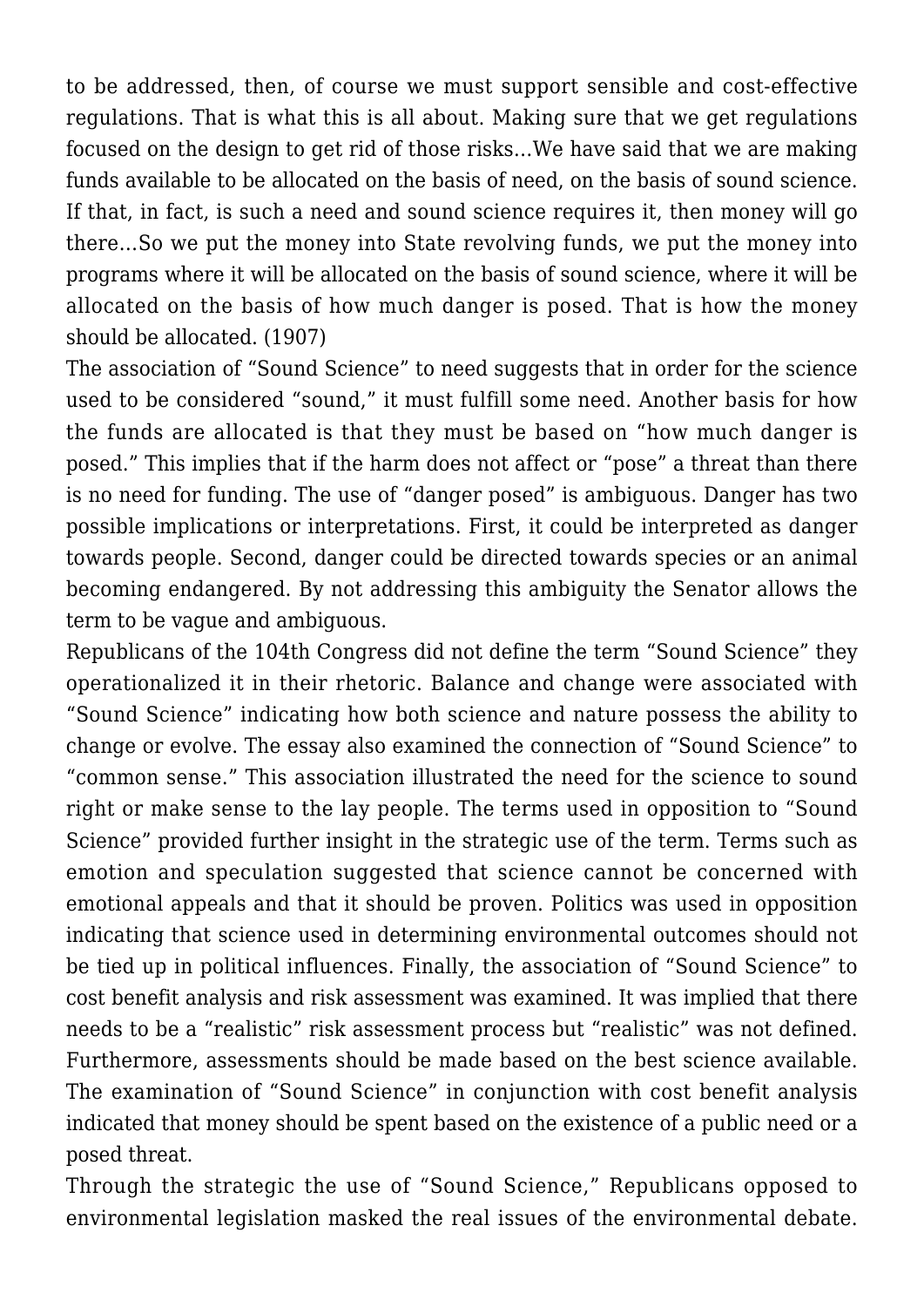The argument that the EPA and environmental advocates fail to use "Sound Science" in the regulations and legislation they put forth was articulated. In successfully shifting the argument away from environmental issues to the term "Sound Science," Republicans opposed to environmental legislation limited the argumentative ground of environmental advocates. Thus, the argument shifted from the reasoning why environmental concerns are important and relevant, to whether or not the science used in determining the standard for environmental legislation was "sound."

#### *3. Implications for public argument*

This study offers several implications for public argument. First, it consolidated some of the previous research regarding definitions in argument. Past studies focused on how definitions promoted understanding in argument. However, these studies ignored the role that definition can play in masking issues by removing them from discussion. In the case of the environmental concerns of the 104th Congress, the use of "Sound Science" masked such issues as the need to protect air and water quality or endangered species. Conceptual ambiguity resulted in a lack of focused discussion. Vague and ambiguous terms are not clearly defined, thus their meaning can only be based on assumptions operationalized in their use. Furthermore, discussion may focus on the meaning of the ambiguous term, potentially avoiding the issues more relevant to the argument.

This study found that ambiguity in defining a term could function to limit meaningful debate by restricting the argumentative grounds of dialogue. More importantly, leaving key terms ambiguous allows proponents to shift focus from the issues central to the argument, to the definition of the term itself. One of the defining characteristics of definitional argument is the ability to delimit argumentative grounds. The associations employed by some Republicans of the 104th Congress aimed at establishing "Sound Science" as a standard for science used in environmental legislation. Keeping the meaning of "Sound Science" vague and ambiguous forced environmental advocates to answer critiques concerning the type of science used and kept policy concerns muted. In shifting the focus of the argument, opponents of environmental legislation were able to stall and even impede the passing of more stringent legislation. More importantly, by keeping "Sound Science" vague and ambiguous they were able to focus the debate on issues that were beneficial to their agenda.

Public argument "is publicized, made available for wide consumption and persuasion of the polity at large" (Fisher, 1989, p. 71). When environmental cuts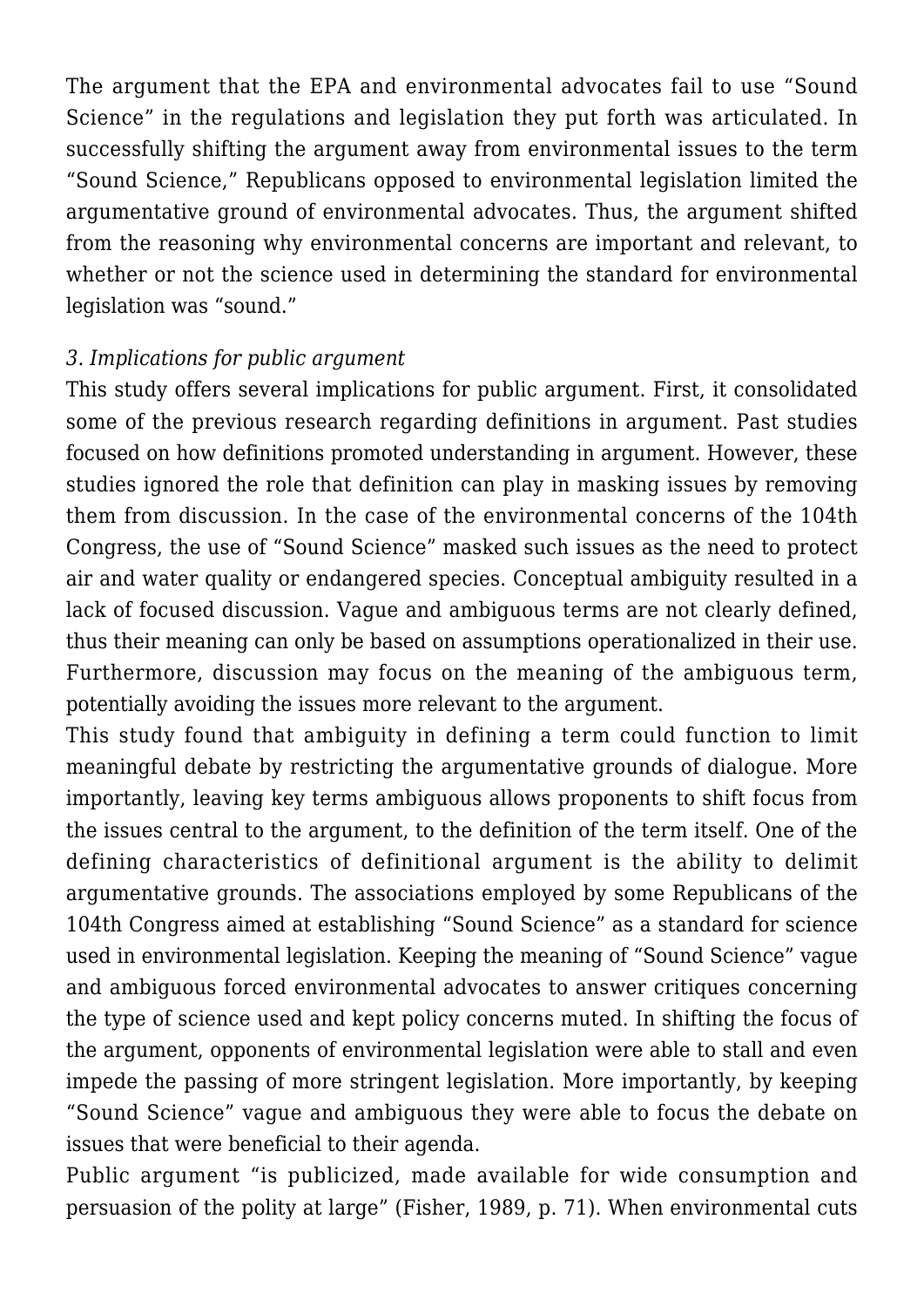were openly debated on the House and Senate floor, they were defeated. The attachment of riders to appropriation bills suggested that the Republicans opposed to environmental legislation sought to avoid public scrutiny concerning their claim of regulatory reform.

## REFERENCES

Berthold, C. A. (1976). Kenneth Burke's cluster-agon method. *Central States Speech Journal*, 27, 302-309.

Byrne, C., & Rebuffoni, D. (1995, Aug. 23). Voyageurs' future a litmus test for parks regulation. *Star Tribune*, pp. 1A (Lexis Nexis).

Capp, G.R., & Capp, T.R. (1965). Principles of argumentation and debate. Englewood Cliffs, N.J.: Prentice-Hall, Inc.

Edelman, M. (1964). *The symbolic uses of politics.* Urbana, Ill: University of Illinois Press.

Eisenberg, E. M. (1984). Ambiguity as strategy in organizational communication. *Communication Monographs*, 51, 227-242.

Fisher, W. (1989). *Human communication as narration: Toward a philosophy of reason, value, and action.* Columbia, SC: U of South Carolina Press.

Gosselin, P.G. (1995, Oct. 16). Republicans seem on course to deliver their revolution. *The Boston Globe,* pp. 1. (Lexis Nexis).

H. Res. 110, 104th Cong., 2nd Sess., 142 Cong. Rec. 8330 (1996).

H. Res. 115, 104th Cong., 2nd Sess., 142 Cong. Rec. 9438 (1996).

H. Res. 124, 104th Cong., 1st Sess., 141 Cong. Rec. 7938 (1995).

H. Res. 175, 104th Cong., 1st Sess., 141 Cong. Rec. (Extension of Remarks), E. 2119 (1995).

H. Res. 177, 104th Cong., 141 Cong. Rec. 12018 (1995).

H. Res. 178, 104th Cong., 1st Sess., 141 Cong. Rec. 2163 (1995).

Herrick, J. A. (1995). *Argumentation understanding and shaping arguments*. Arizona: Gorsuch Scarisbrick Publishers.

Kuhn, T. S. (1977). *The essential tension: Selected studies in scientific tradition and change*. Chicago: University of Chicago Press.

Lyne, J. (1990). Argument in the human sciences. In R. Trapp & J. Schuetz (Eds.), *Perspectives on argumentation: Essays in honor of Wayne Brockriede* (pp. 178-189). Illinois: Wavelength.

Phillips, K. (1995, Oct. 1). The grim experiment: After the '64 election, the democrats pushed the country too far left in creating the great society. Today, the GOP wants to pull America to the extreme right. Will they ever learn? *The Times*